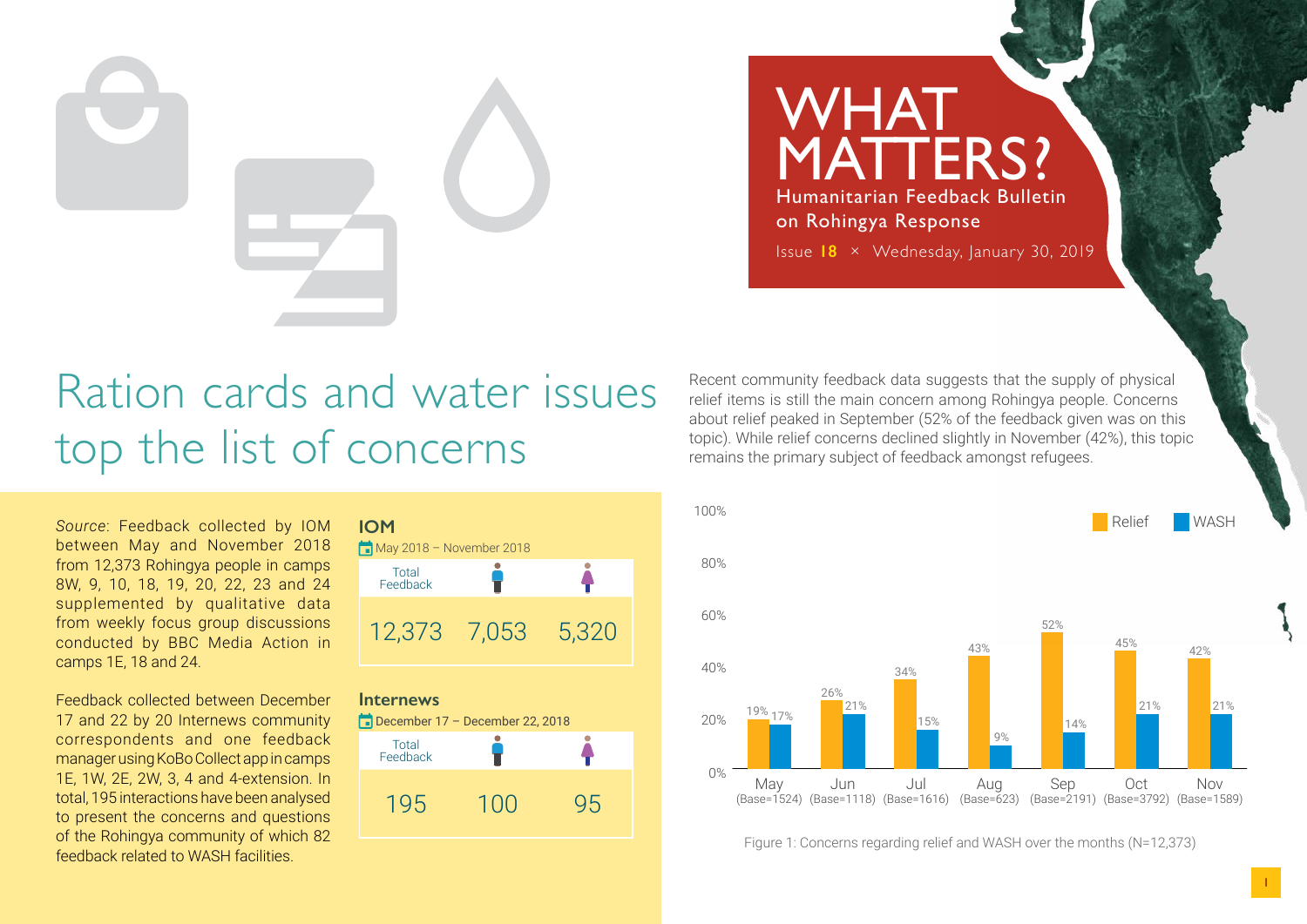### **Relief**

The most common concerns around relief were problems related to ration cards and obtaining non-food items (NFI).



Figure 2: Major concerns related to relief (N= 4879)

People who had issues with cards included those who complained they did not receive cards and those who did not know how to be re-issued cards after losing them. Most of the feedback related to the WFP and IOM relief cards, although there was also some mention of the RRRC card. There was a sharp fall in the rate of feedback related to relief cards at the end of the analysis period, in November, which indicates that some progress may now be being made in this area.

A card was issued to me, but the mahji collected the kit in my name. He kept half of it and gave the other half to me."

– Woman, camp 24

The non-food items (NFI) that people mentioned needing most were shelter kits, cooking kits and hygiene kits. People talked about how they needed bamboo, tarpaulin and other materials to rebuild or strengthen their houses.

In October and November, people also mentioned the need for floor mats and blankets to cope with the approaching winter.

## **WASH**

Since their arrival in Bangladesh, Rohingya people have been provided with WASHrelated materials and access to basic facilities such as washrooms, latrines, and tube wells. However, there are currently a number of issues being reported relating to access, maintenance issues, quality concerns, and heavy usage of limited facilities.

WASH-related issues are the second most prevalent topic mentioned in feedback. Around a fifth of the people giving feedback mentioned WASH-related concerns in June and again in October and November, potentially due to activities connected to global handwashing week (22-28 October) raising this topic in people's minds. The number of people giving WASH-related feedback was lower in July, August and September.



The most common WASH-related issues voiced concerned problems with securing water – particularly in October and November when water-related concerns increased sharply. People complained about the inadequate number of tube-wells and the need to spend lot of time and effort collecting water. They also mentioned that many of the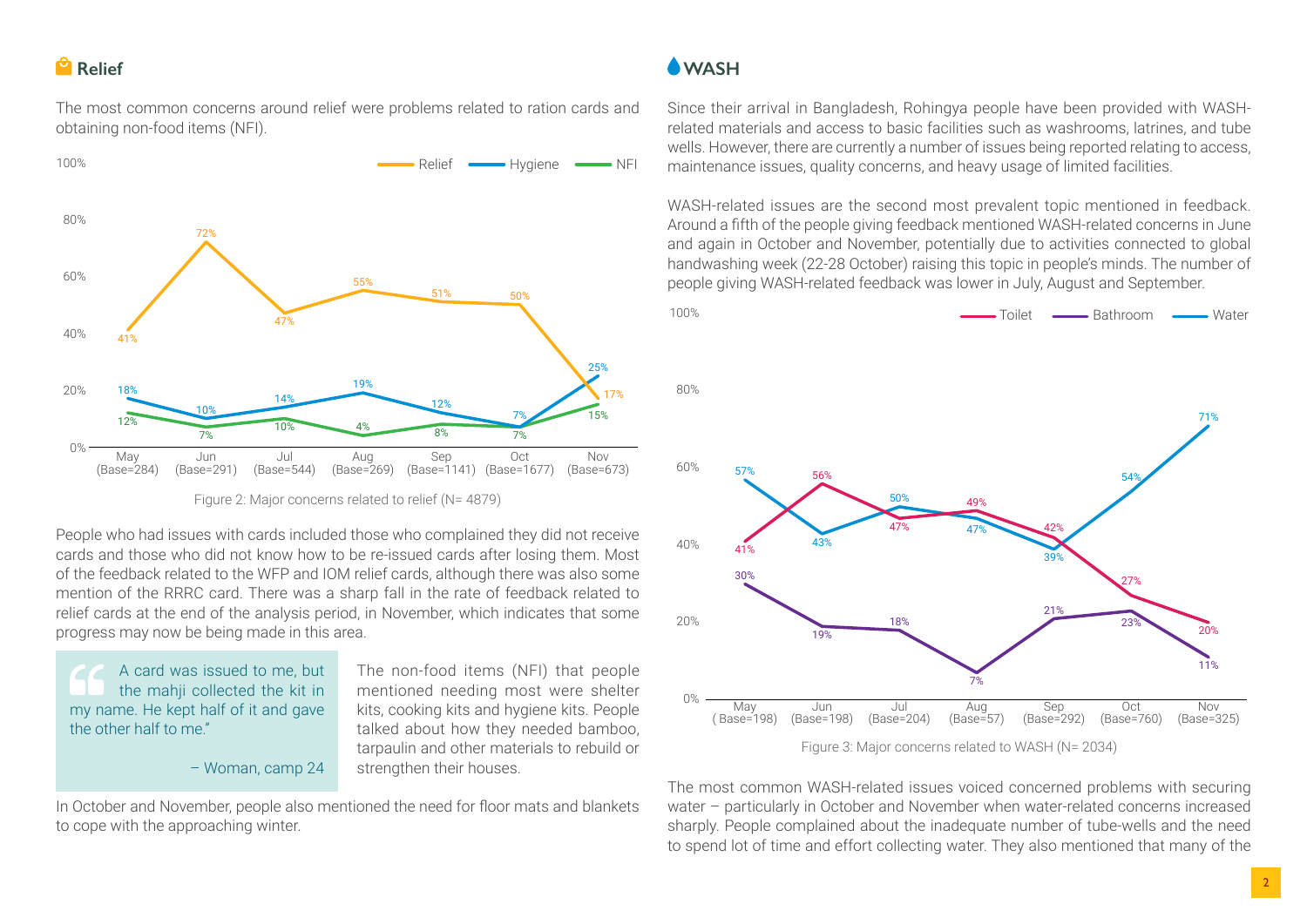Summary of most common WASH-related problems raised by the community:

- $\checkmark$  Insufficient number of tube wells, toilets, washrooms, drains, and dustbins.
- $\checkmark$  Women, children and older people are particularly struggling with washrooms and toilet access due to distance, privacy, and safety concerns.
- Most of the toilets, drains and dustbins need better maintenance and regular cleaning.
- Collecting water from shallow tube wells is very difficult during the winter with lower water levels.
- $\checkmark$  Community members are suffering from various water – and air-borne diseases and skin diseases because of a lack of access to WASH facilities.
- $\checkmark$  Women face issues with disposing of menstrual hygiene products and lack adequate facilities for hygienic practices.

tube-wells were damaged or broken, making water collection even harder. Some also mentioned that they needed pots to carry or store water. This situation remains same in December also, as some of the Rohingya community members mentioned –

Rohingya refugee communities are struggling to get water. In our block, we had one tube well given to us by the army. We used to drink water from that tube well but now it's out of order. As the tube wells are not repaired, we have to go to other blocks to collect water which has been difficult for us. If any NGO can repair the tube well that would be very beneficial for us."

– Man, 45, camp 3

We are suffering a lot due to a lack of pure water and we do not have a tube well in our block. We always have to go to another camp to collect water. There are 110 households in our block. When we go to another block to collect water, residents of that block yell at us and sometimes do not let us collect water. We wait in a queue for a long time. We informed the mahji in our block and he is trying to get a tube well for our block. Some NGOs told us that they would dig a tube well in our block. They said they would do it, but they never did anything. How can we get a tube well for our block?"

– Woman, 26, camp 1E

Feedback from the Rohingya community highlights the water access and water use issues they are facing. People have to share a limited number of tube wells, which are their primary source of drinking water. They also face a number of issues due to the quality of the water, the distance of tube wells from their residence, and the types of tube wells available. Despite many NGOs providing tube wells in different locations in the camps, Rohingya community members have reported that the number of tube wells is insufficient to meet their basic water needs.

Another problem with tube wells is that the water level goes down during the winter period and they cannot fetch water easily as many of the tube wells are shallow. Getting water from a shallow tube well requires pumping with a lot of force, which results in fatigue and muscle pain. Some Rohingya respondents also shared concerns regarding the quality of the water. According to them, the water contains high levels of iron which they believe is linked to health problems, especially for children and older people.

110 families are sharing only three tube wells that were built by a UN organisation. We drink water from one tube well but cannot use the other two tube wells as the water is not clean. There are only a few tube wells and with so many people using them the tube wells are getting damaged frequently. The water is polluted, and we are suffering from skin diseases, diarrhea and other water-borne diseases. After we get sick, we go the doctor and take medicines. Then we feel better. After we drink the same water, we fall sick over and over. If we keep falling sick by drinking that kind of water and keep taking medicine, we don't think we will have a longer life."

#### – Man, 55, camp 2E

Many respondents reported that there was a significant distance between their houses and the nearest working tube well with drinkable water. The Rohingya community say that this is a major problem and is stopping them from storing enough water. Feedback suggests that many of the tube wells in the camps are damaged and not in a useable condition. Community members have made complaints, but respondents who shared this concern said that no organisations have yet taken steps to repair their broken tube wells.